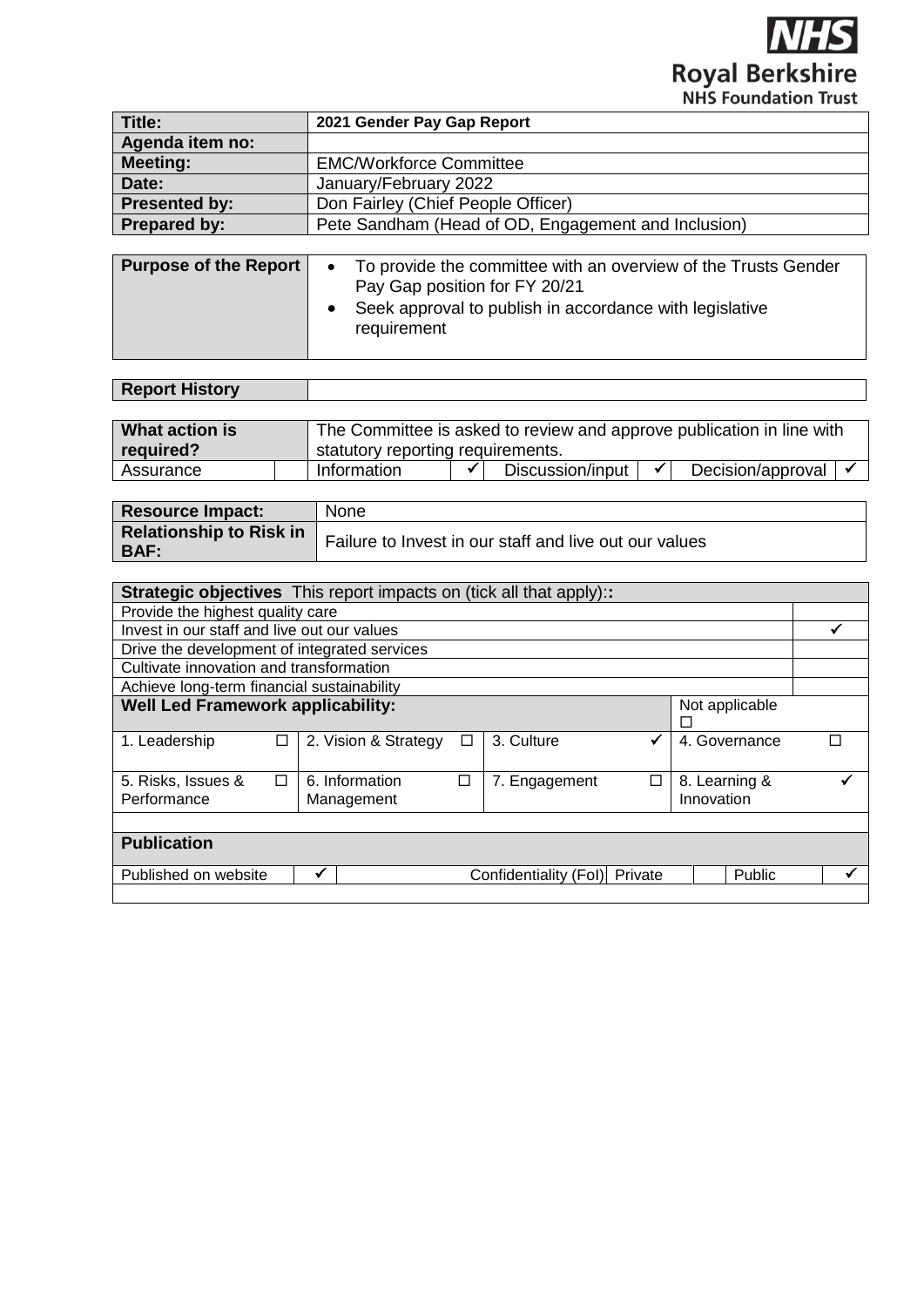## **1 Executive Summary**

- 1.1 This report is the RBFT's 5<sup>th</sup> Gender Pay Gap report following the statutory mandate in 2017 that all organisations with over 250 staff report annually on their Gender Pay Gap (GPG).
- 1.2 It is a statutory requirement that data is published both on the Trusts website and also through the Government Equalities Office Gender Pay Gap Reporting portal. Data must be published by the **30 March 2022**
- 1.3 The Trust Gender Pay Gap position as of the 31.03.21 shows a **mean gender pay gap of 20.28% and a median pay gap of 0.41%.** Relative to the 2020 data, this represents a decrease of 4% and 7% on each measures respectively
- 1.4 2021 figures represent the lowest RBFT Gender Pay Gaps since the reporting requirements were introduced and the single biggest in year reductions on both measures – leading to the very near elimination of the median pay gap.
- 1.5 Extremities in the data range is the key reason why the mean gap is not closing at the same pace as the median gap
- 1.6 Analysis of the top 500 hourly rates shows that the prevalence of women decreases relative to the increases in hourly rates. Women comprise 67% of the entire top pay quartile but only 45% of the top 500 rates (a small increases since 2019)
- 1.7 Medical and Dental Staff make up the vast proportion of the 500 highest hourly rates at around 80%. 48% of the top 500 rates are male medics. The male composition of the RBFT overall is 24%.
- 1.8 Excluding the Medical and Dental staff group from the overall analysis has the effect of entirely wiping out the mean pay gap in the organisation.
- 1.9 A headcount increase in the female Medical Consultant workforce is evident. Of the net growth of 21 heads seen between 2018 – 2021, 86% of this (or 18 heads) is female representation.
- 1.10 The Trust Gender Bonus Pay Gap position as of the 31.03.21 shows a **mean gender pay gap of 28.6% and a median pay gap of 30.2%.** Relative to the 2020 data, this represents a decrease of 1% and 3% on both measures respectively. Bonus gaps are at their lowest ever reported rates. Bonus in this context relates entirely to Clinical Excellence Awards (CEA's)
- 1.11 Our **Gender Pay Gap Action Plan 2022-2024**(Appendix 1) sets out in detail our planned actions for the period ahead

# **2. Key Issues**

## **2.1 The Reporting Requirements**

The details of the GPG reporting requirements are prescribed. Employers must:

- (i) calculate the hourly rate of ordinary pay relating to the pay period in which the snapshot day falls (snapshot day was 31.03.21)
- (ii) calculate the difference between the mean and median hourly rate of ordinary pay of male and female employees
- (iii) calculate the difference between the mean and median bonus pay paid to male and female employees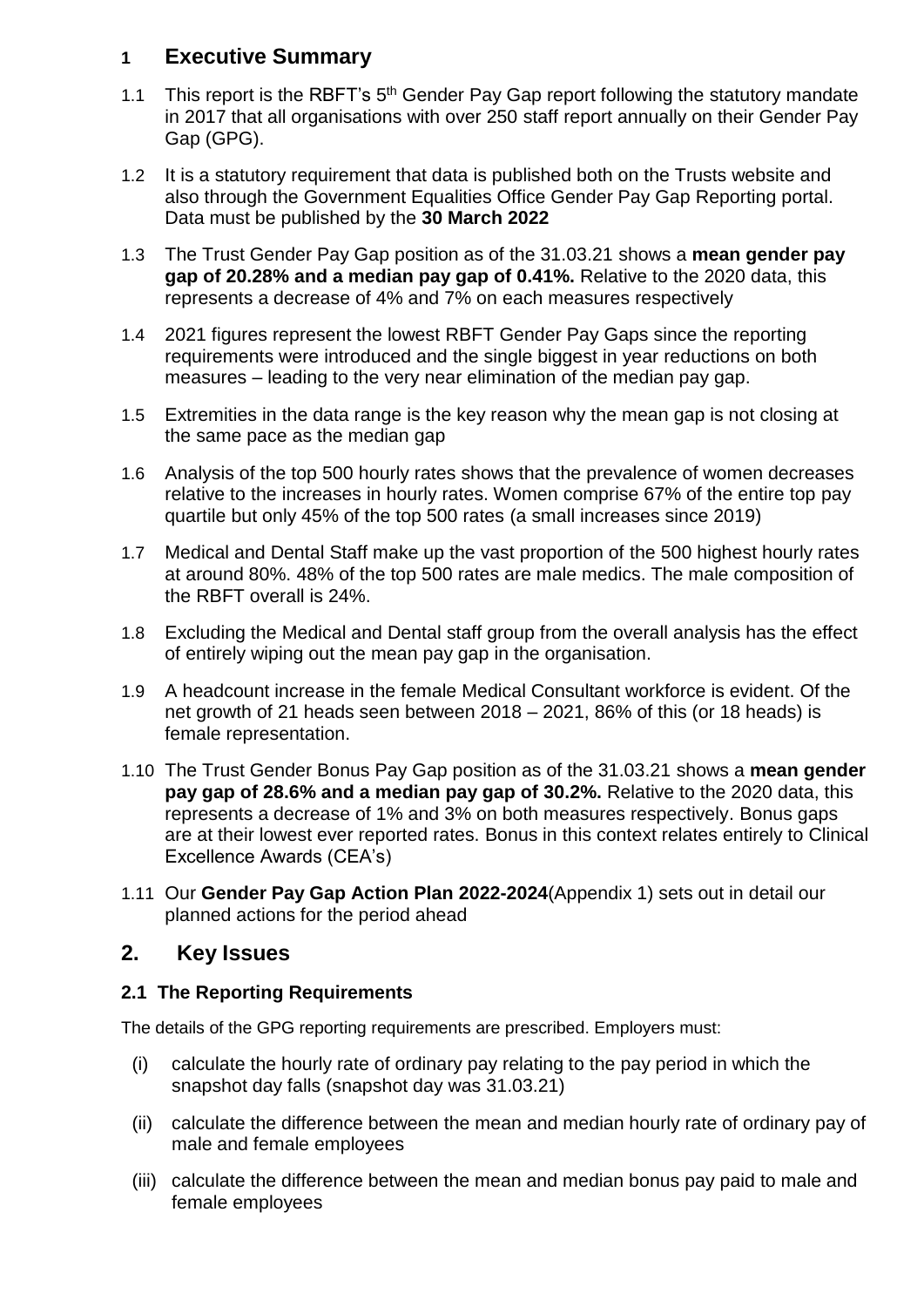- (iv) calculate the proportions of male and female employees who were paid bonus pay
- (v) calculate the proportions of male and female employees in the lower, lower middle, upper middle and upper quartile pay bands by number of employees rather than rate of pay

### **2.2 RBFT Gender Pay Gap Data Detail**

The mean and median hourly rates of ordinary pay, pay difference and % pay gap are presented in the table below. The Mean measure in this analysis is the average as commonly understood. The Median measure is the middle value in the full data range. With the mean measure, extremities and outliers at both ends of the data range will influence the mean value, whereas with the median measure - as simply the middle value in the data range - extremities and outliers do not influence the value

|                |             | 31.03.21                                                         |             | 31.03.20      | 31.03.19                             |                                        |  |
|----------------|-------------|------------------------------------------------------------------|-------------|---------------|--------------------------------------|----------------------------------------|--|
|                | <b>Mean</b> | <b>Median</b><br>Hourly Rate Hourly Rate Hourly Rate Hourly Rate | <b>Mean</b> | <b>Median</b> | <b>Mean</b><br><b>Hourly</b><br>Rate | <b>Median</b><br><b>Hourly</b><br>Rate |  |
| Female (£)     | 17.43       | 15.65                                                            | 16.98       | 15.39         | 16.38                                | 14.82                                  |  |
| Male (£)       | 21.86       | 15.72                                                            | 22.39       | 16.63         | 22.13                                | 16.34                                  |  |
| Difference (£) | 4.43        | 0.06                                                             | 5.40        | 1.23          | 5.75                                 | 1.523                                  |  |
| Pay Gap (%)    | 20.28       | 0.41                                                             | 24.14       | 7.40          | 25.98                                | 9.32                                   |  |

*Table 1: Mean and median hourly rates of ordinary pay, pay difference and % pay gap*

Relative to the 2020 data, this represents a decrease of 4% and 7% on both measures respectively

These 2021 figures represent the lowest Gender Pay Gaps that the Trust has reported since the reporting requirements were introduced in 2017 and the single biggest reduction on both measures – leading to the very near elimination of the median pay gap.

#### **2.3 RBFT Workforce Composition**

The number of employees, by gender in each pay quartile is presented in the table below. Each quartile simply represents the total workforce numbers split into four groups based on average hourly rates and gender composition. Quartile 1 is the lowest earners; Quartile 4 is the highest earners.

|                 | 31.03.21      |             |             |       | 31.03.20                  |             |                         | 31.03.19 |               |             |                    |                  |
|-----------------|---------------|-------------|-------------|-------|---------------------------|-------------|-------------------------|----------|---------------|-------------|--------------------|------------------|
| <b>Quartile</b> | <b>Female</b> | <b>Male</b> | %           | %     | <b>Female Male Female</b> | <b>Male</b> | <b>Female Male</b><br>% | %        | <b>Female</b> | <b>Male</b> | <b>Female</b><br>% | <b>Male</b><br>% |
|                 | 1086          | 372         | 74.49 25.51 |       | 1021                      | 299         | 77.35                   | 22.65    | 1006          | 271         | 78.78              | 21.22            |
| 2               | 1078          | 302         | 78.12       | 21.88 | 1063                      | 258         | 80.47                   | 19.53    | 1013          | 243         | 80.65              | 19.35            |
| 3               | 1313          | 227         | 85.26 14.74 |       | 1125                      | 196         | 85.16                   | 14.84    | 1104          | 202         | 84.53              | 15.47            |
| 4               | 974           | 486         | 66.71       | 33.29 | 868                       | 453         | 65.71                   | 34.29    | 828           | 453         | 64.64              | 35.36            |
| <b>Total</b>    | 4451          | 1387        | 76.2        | 23.8  | 4077                      | 1206        | 77.17                   | 22.82    | 3951          | 1169        | 77.15              | 22.85            |

#### *Table 2: Workforce Composition by Gender*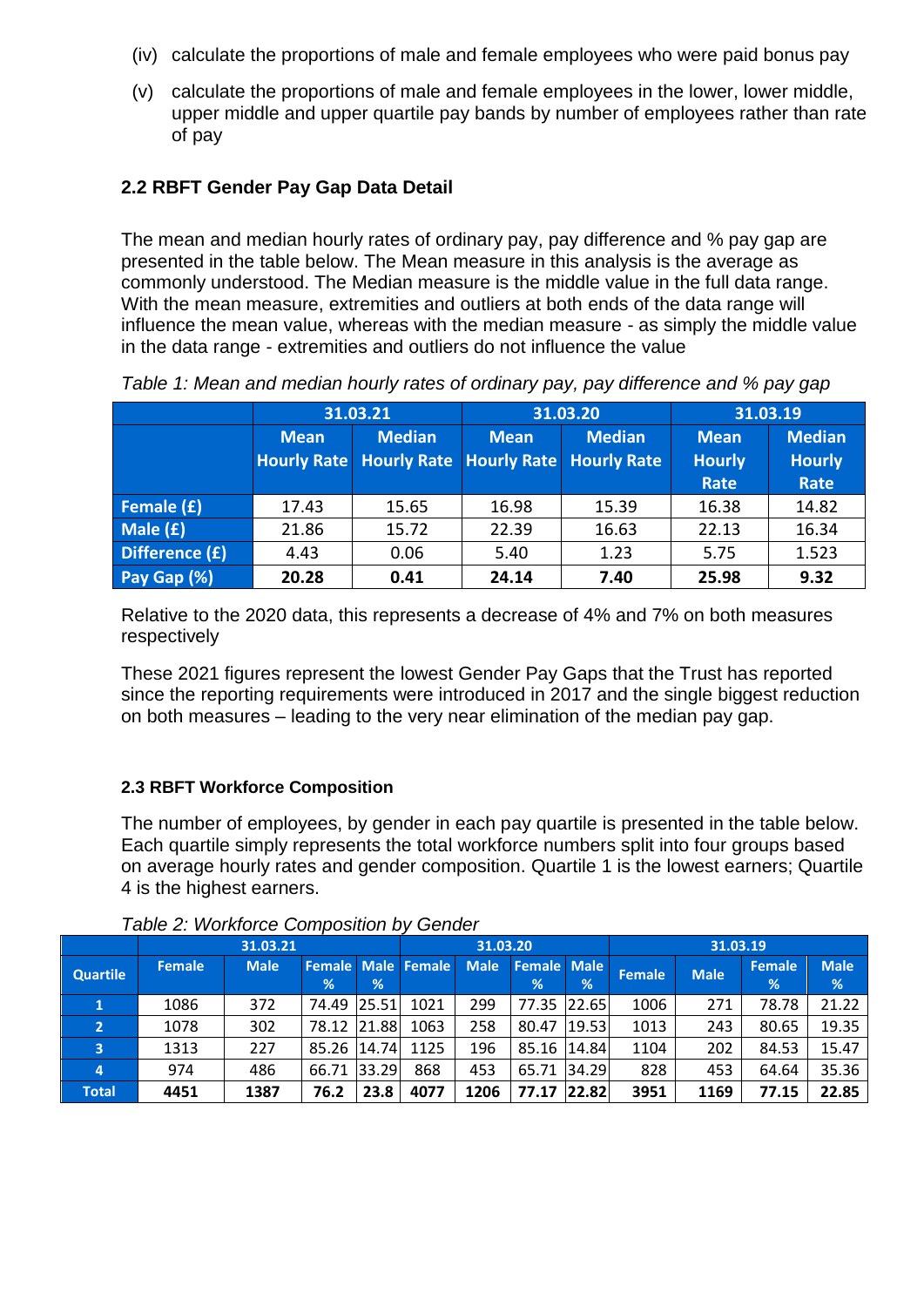|                         | <b>Headcount Growth (2018 -</b><br>(21) |               |             | Quartile growth profile in % terms (2018-21) |          |  |  |  |
|-------------------------|-----------------------------------------|---------------|-------------|----------------------------------------------|----------|--|--|--|
| Quartile                | <b>Total</b>                            | <b>Female</b> | <b>Male</b> | Female (%)                                   | Male (%) |  |  |  |
|                         | 231                                     | $+127$        | $+104$      | 55                                           | 45       |  |  |  |
|                         | 157                                     | $+91$         | $+66$       | 58                                           | 42       |  |  |  |
| $\overline{\mathbf{3}}$ | 306                                     | $+286$        | $+20$       | 93.5                                         | 6.5      |  |  |  |
| 4                       | 231                                     | $+190$        | $+41$       | 82.3                                         | 17.7     |  |  |  |

### **Table 3: Quartile composition changes by Gender (2018-2021)**

In terms of what the data is telling us:

- Efforts to improve the representation of women in the top pay quartile have yielded results with over 82% of the growth in the last 4 years accounted for by the increase in women in this pay quartile.
- Correspondingly, growth in the number of women in the  $1<sup>st</sup>$  (lowest) quartile is also reported (55% of total growth).
- With the mean (average) pay gap influenced by extremities in the data range, the diverging trends in growth at both ends of the spectrum partially explains why the drop in the mean pay gap, whilst maintaining a very positive trend over the past 4 years, is not more marked.

### **2.3 Differences in pace in the reduction in the median and mean pay gaps**

The pay quartile composition is a key driver of the pay gap. We also know that extremities in the data range influence the size of the mean average gap. With this in mind a further profile analysis of the top quartile and the 1460 roles therein has been undertaken, focussing on the gender profile of the top 500 hourly rates. The composition change over the past 4 years is also represented.

| 2021 Breakdown analysis of<br>top pay quartile | <b>Male</b>  |                    |              | <b>Female</b>      | 2018-21 Composition<br><b>Trend</b>  |  |
|------------------------------------------------|--------------|--------------------|--------------|--------------------|--------------------------------------|--|
|                                                | <b>Heads</b> | $%$ of<br>grouping | <b>Heads</b> | $%$ of<br>grouping | % Change in Female<br>representation |  |
| All Top Quartile (1460 Heads)                  | 486          | 33                 | 974          | 67                 | $+3$                                 |  |
| Top 500                                        | 276          | 55                 | 224          | 45                 | $+1$                                 |  |

| Table 4: Breakdown analysis of top pay quartile |  |  |  |  |  |
|-------------------------------------------------|--|--|--|--|--|
|-------------------------------------------------|--|--|--|--|--|

The analysis shows that the prevalence of women decreases significantly relative to the increases in hourly rates. Women comprise 67% of the top quartile, but only 45% of the top 500 highest hourly rates.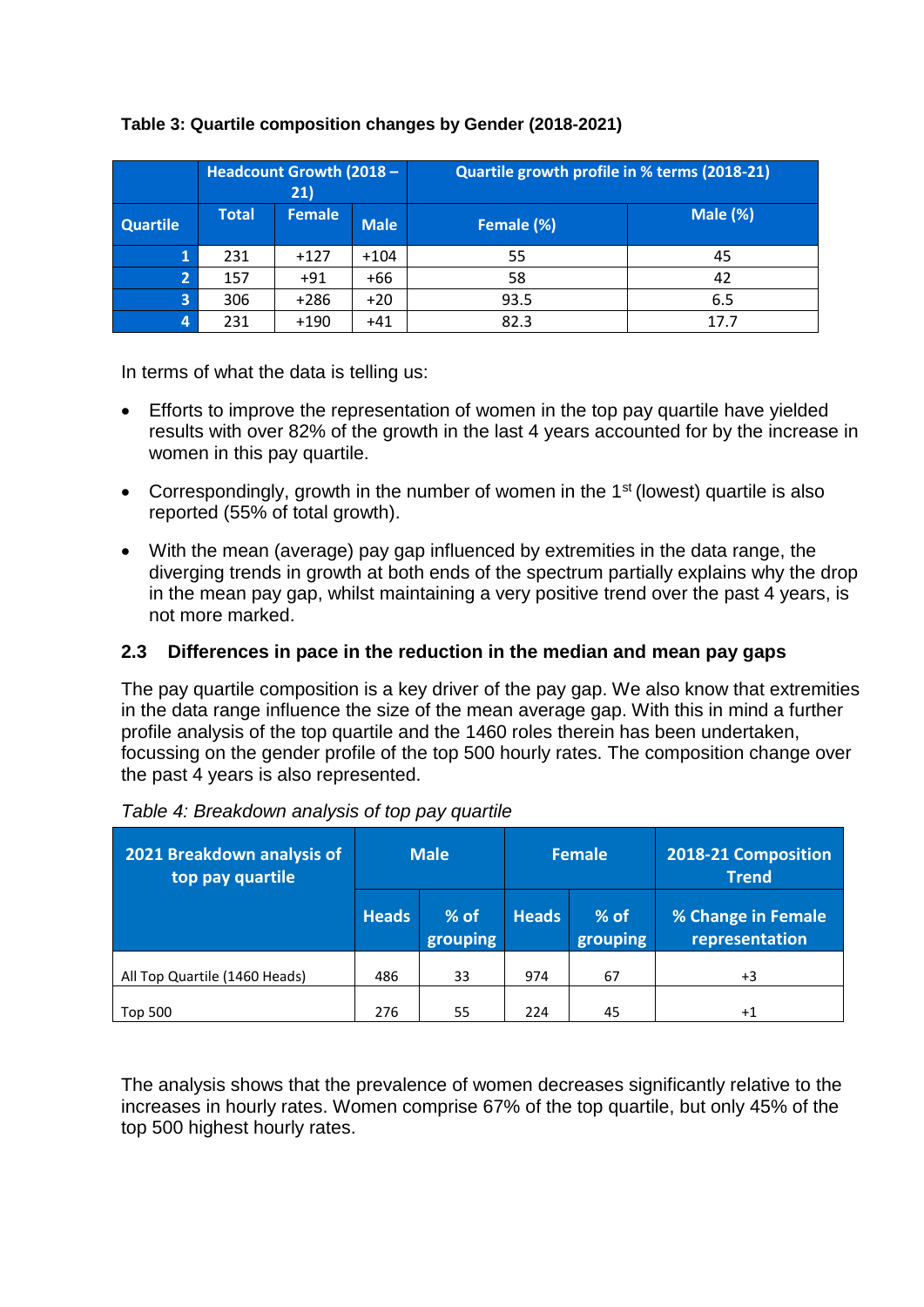Small increases in the % composition of women in the top 500 highest hourly rates are evidenced. So whilst the number of women in the top quartile overall has increased in recent years, these increases remain predominantly in the 'lower reaches' of the top quartile.

Medical and Dental Staff make up the vast proportion of the 500 highest hourly rates at around 80%. 48% of the top 500 rates are male medics. The male composition of the RBFT overall is 24%.

Due to the high preponderance of medics amongst the highest hourly rates (and the relatively high percentages of males in this group) a further historic line of enquiry has been to analyse the **mean pay gap by staff group** in order to identify key areas influencing the overall trust position. The breakdown is presented below (as of 31.03.21)

| <b>Staff Group</b>                  | Average<br><b>Hourly Rate</b><br>(E)<br>Female | Average<br><b>Hourly</b><br>Rate $(f)$<br><b>Male</b> | <b>Difference</b><br>(E) | Pay<br>Gap % | Mean Pay Gap<br>Trend 20/21 (%) | % of Staff<br>Group -<br>Female |
|-------------------------------------|------------------------------------------------|-------------------------------------------------------|--------------------------|--------------|---------------------------------|---------------------------------|
| Add Prof Scientific and Technic     | 19.38                                          | 20.10                                                 | 0.72                     | 3.60         | $-0.77$                         | 70                              |
| <b>Additional Clinical Services</b> | 11.41                                          | 11.36                                                 | $-0.05$                  | $-0.40$      | $-1.4$                          | 80                              |
| <b>Administrative and Clerical</b>  | 14.53                                          | 17.36                                                 | 2.82                     | 16.27        | $-10.6$                         | 75                              |
| <b>Allied Health Professionals</b>  | 19.33                                          | 18.52                                                 | $-0.81$                  | $-4.38$      | $-1.97$                         | 82                              |
| <b>Estates and Ancillary</b>        | 10.84                                          | 11.26                                                 | 0.42                     | 3.73         | $+7.94$                         | 55                              |
| <b>Healthcare Scientists</b>        | 20.03                                          | 23.16                                                 | 3.13                     | 13.50        | $-1.5$                          | 64                              |
| <b>Medical and Dental</b>           | 32.11                                          | 39.83                                                 | 7.72                     | 19.39        | $+3$                            | 52                              |
| Nursing and Midwifery Registered    | 18.87                                          | 19.03                                                 | 0.16                     | 0.83         | $+0.46$                         | 91                              |

*Table 5: Pay Gaps by Staff Group 2021*

The largest pay gap is in the Medical and Dental staff group and this gap has increased since last year.

High % pay gaps also exist in the Admin and Clerical group (which includes senior management) and also amongst the Healthcare Scientist Group (although both these gaps have reduced in year - the admin and clerical gap significantly so).

The analysis was further developed to attempt to identify the impacts that the gaps in the respective key staff groups have on the overall trust position. This was done by excluding the Medical and Dental, Admin and Clerical and Healthcare Scientist groups, in turn from the overall analysis to identify impacts. The exclusion of the A&C group and the Healthcare Scientist group had no or negligible impact on the overall position. Excluding the Medical and Dental Group however had significant impacts, as set out below:

|                                                                                                        |                                                 | <b>Male</b><br><b>Female</b> |                              |                | Mean<br>Pay Gap<br>(%) |  |
|--------------------------------------------------------------------------------------------------------|-------------------------------------------------|------------------------------|------------------------------|----------------|------------------------|--|
| Impact on overall pay gap position of excluding<br><b>Medical and Dental Staff Group from analysis</b> |                                                 | Avg<br><b>Hourly</b><br>Rate | Avg<br><b>Hourly</b><br>Rate | Pay Gap<br>(E) |                        |  |
|                                                                                                        | All Staff Groups (Excluding Medical and Dental) | 16.04                        | 15.73                        | $-0.31$        | $-1.98%$               |  |

*Table 6: RBFT GPG Excluding Medical and Dental Staff Group*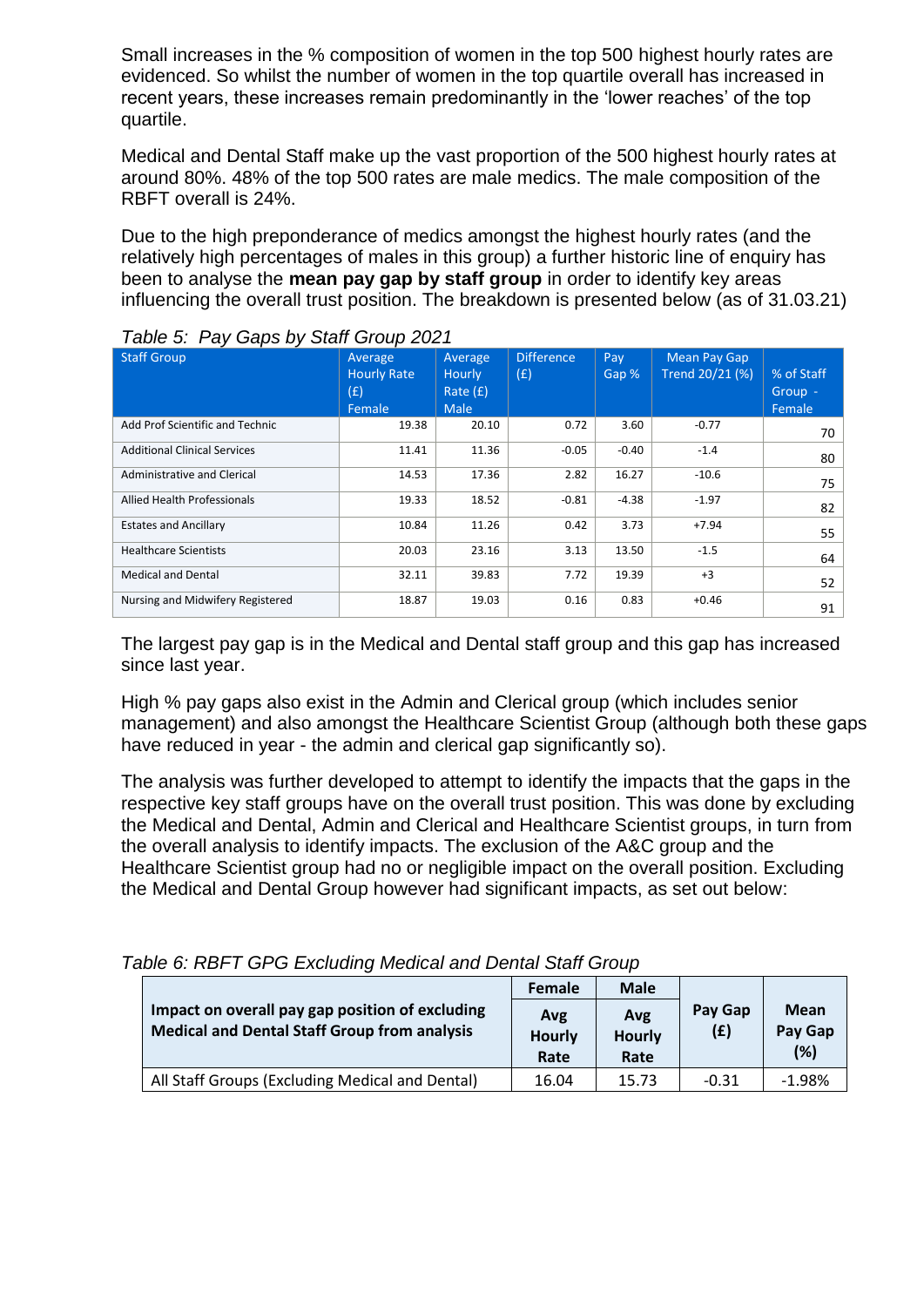The exclusion of the Medical and Dental staff group from the overall analysis has the effect of entirely wiping out the mean pay gap in the organisation and in fact produces a male pay gap. The reason for this is the relatively high male composition of the Medical and Dental Group and also the fact that the average hourly rate for Medical and Dental staff is by far the highest average rate in the Trust.

Changes in the gender profile of the permanent Medical Consultant workforce are tracked to monitor progress in representation in this group. Positive progress is reported. A net increase in 21 heads is reported between March 2018 and March 2021 with 86% of this growth (18 heads) constituting an increase in female headcount.

The Medical and Dental Pay Gap at the RBFT is not an outlier. The National pay gap for hospital doctors in 2020 was 24.4% - [Mend the Gap: The Independent Review into Gender](https://assets.publishing.service.gov.uk/government/uploads/system/uploads/attachment_data/file/944246/Gender_pay_gap_in_medicine_review.pdf)  Pay Gaps in Medicine in England - [December 2020 \(publishing.service.gov.uk\)](https://assets.publishing.service.gov.uk/government/uploads/system/uploads/attachment_data/file/944246/Gender_pay_gap_in_medicine_review.pdf)

### **2.4 Bonus Payments**

The Gender Pay Gap also brings requirements to report on bonus pay and differentials. The number and proportion of staff receiving bonus payments are noted below. Clinical Excellence Awards (CEA) are regarded as bonus pay for the purpose of GPG and these awards **account for all bonus payment recorded** under this element at the RBFT. Bracketed figures highlight changes relative to 2020

|      | Gender | <b>Employees Paid</b><br><b>Bonus</b> | <b>Total eligible</b><br><b>Employees</b><br>(Permanent Medical<br><b>Consultants</b> ) | % of eligible<br>employees<br>Workforce (as of<br>receiving bonus |      | % of total<br>workforce<br>receiving bonus |  |
|------|--------|---------------------------------------|-----------------------------------------------------------------------------------------|-------------------------------------------------------------------|------|--------------------------------------------|--|
| 2021 | Female | $33(-)$                               | 121                                                                                     | 27                                                                | 4451 | 0.74                                       |  |
|      | Male   | 76 (-8)                               | 171                                                                                     | 44                                                                | 1387 | 5.47                                       |  |

*Table 6: Numbers receiving bonus payments*

*Table 7: Mean and median bonus payments, differentials and gender pay gaps in relation to bonuses.*

| Gender            | 2021<br><b>Mean Pay</b><br>(Bonus) | 2021<br><b>Median</b><br>Pay<br>(Bonus) | 2020<br><b>Mean</b><br>Pay<br>(Bonus) | 2020<br><b>Median</b><br>Pav<br>(Bonus) | 2019<br>Mean<br>Pay<br>(Bonus) | 2019<br><b>Median</b><br>Pay<br>(Bonus) | 2018<br><b>Mean</b><br>Pay<br>(Bonus) | 2018<br><b>Median</b><br>Pay<br>(Bonus) |
|-------------------|------------------------------------|-----------------------------------------|---------------------------------------|-----------------------------------------|--------------------------------|-----------------------------------------|---------------------------------------|-----------------------------------------|
| Male              | £10,869                            | £8,645                                  | £11,378                               | £9,048                                  | £11,681                        | £9,048                                  | £12,092                               | £9,041                                  |
| <b>Female</b>     | £7,756                             | £6,032                                  | £8,027                                | £6,032                                  | £7,842                         | £6,032                                  | £6,962                                | £4,019                                  |
| <b>Difference</b> | £3,112                             | £2,613                                  | £3,351                                | £3,015                                  | £3,839                         | £3,015                                  | £5,131                                | £5,022                                  |
| Pay Gap<br>%      | 28.6                               | 30.2                                    | 29.45                                 | 33.33                                   | 32.87                          | 33.33                                   | 42.43                                 | 55.55                                   |

Once more the Mean and Median Bonus Pay Gaps reported are the lowest the Trust has reported since the regulations commenced.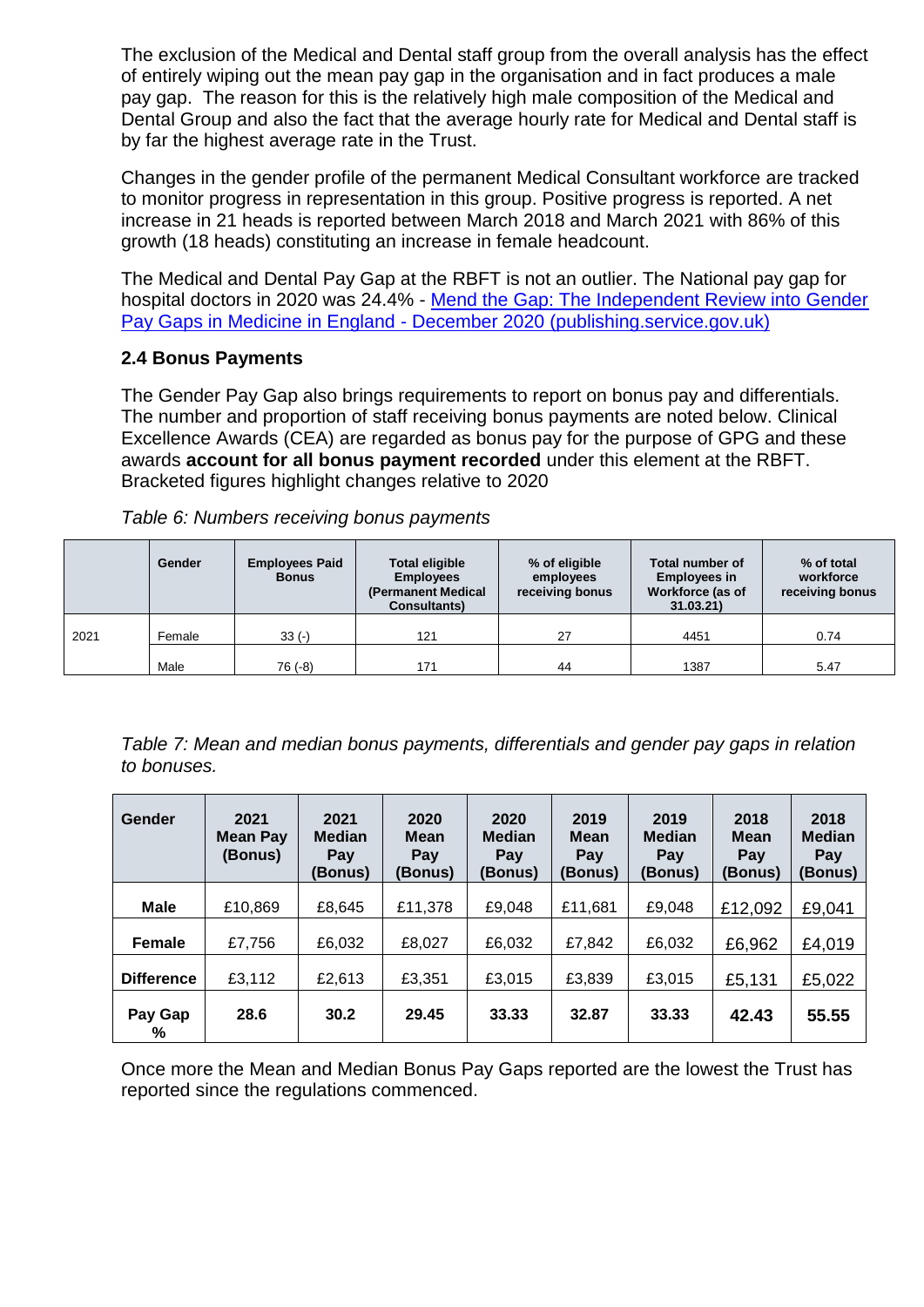# **3. Previous Reviews**

The Trusts GPG report is annually reviewed at the Workforce Committee. This 2021 report continues to highlight positive trends in GPG reduction previously reported in addition to identifying the same substantive challenges to further improving our position

# **4. Conclusion**

Our 2021 GPG report evidences both the single largest in year decrease and our lowest ever reported GPG figures

The four-year trend shows a strong, significant, accelerated net growth in women in the top two pay quartiles – a trend that is driving improvements in the median pay gap.

Extremities in the data range are the key reason why the mean gap is not closing more significantly.

The headline conclusion in 2021 as it has been for the past 4 years is that the highest paid roles in the top quartile are predominantly filled by male medics. This contextual structural composition provides for a challenging backdrop to effect improvements in our overall mean gender pay gap position. Positive progress in terms of the net increase of female consultants is reported.

The impact of our actions is translating into improvements and as such, the continued delivery of the actions as set out in our **GPG Action Plan (Appendix 1)** remain important

The Committee is requested to note the contents of this report and approve publication in line with relevant requirements by the 30.03.2022.

## **5. Attachments**

The following is attached to this report:

RBFT Gender Pay Gap Improvement Plan (2022-2024)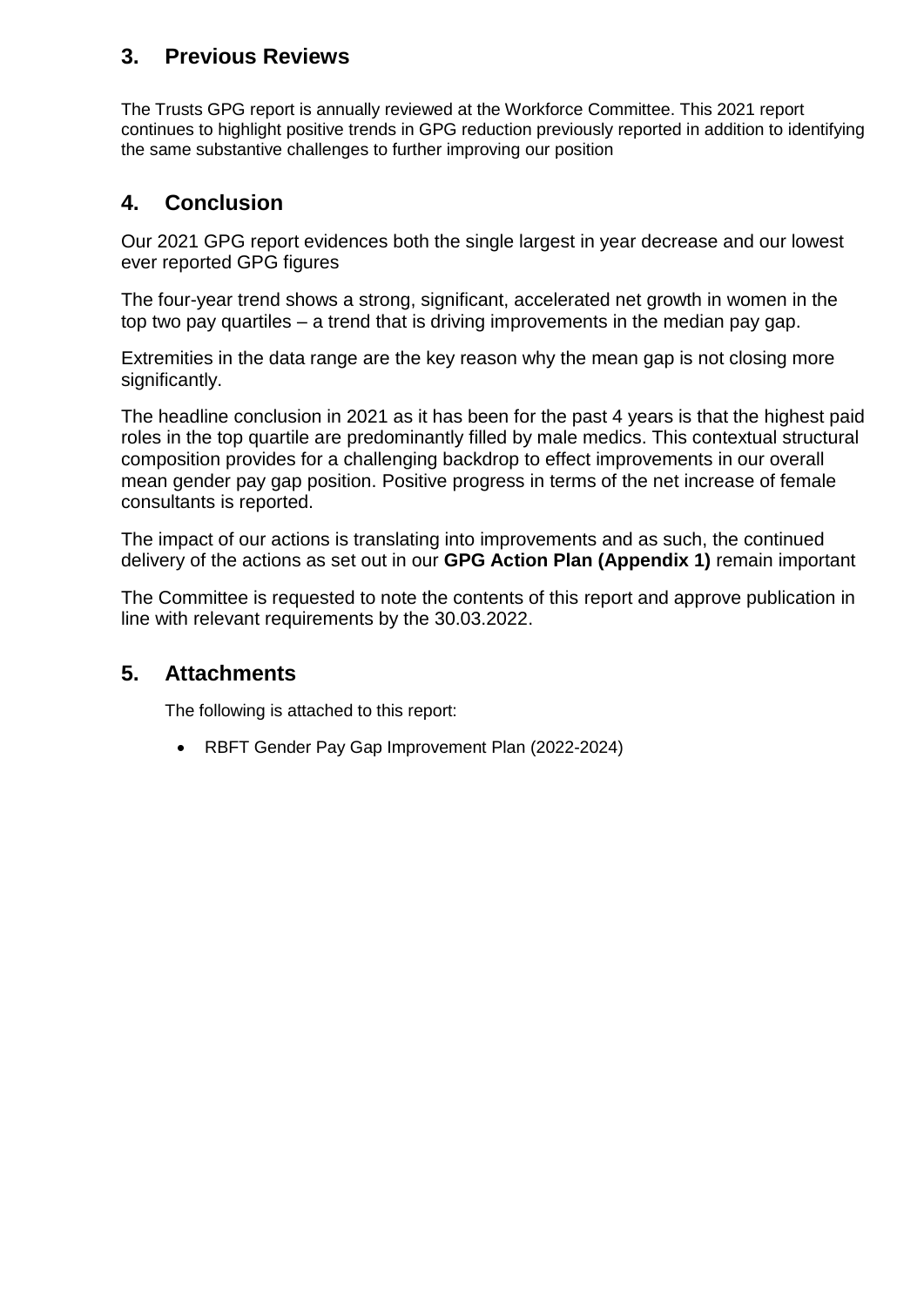| RBFT Gender Pay Gap - Improvement Plan 2022 - 2024 |                                                                                                                                                                      |                              |                              |                 |                                                                                                                     |                                                                                                |                             |  |  |  |
|----------------------------------------------------|----------------------------------------------------------------------------------------------------------------------------------------------------------------------|------------------------------|------------------------------|-----------------|---------------------------------------------------------------------------------------------------------------------|------------------------------------------------------------------------------------------------|-----------------------------|--|--|--|
| <b>Key area for</b><br>improvement                 | <b>How</b>                                                                                                                                                           | <b>When</b>                  | <b>Who</b>                   | <b>Priority</b> | <b>Update</b>                                                                                                       | <b>Measure</b>                                                                                 | <b>RAG</b><br><b>Status</b> |  |  |  |
|                                                    | Deliver our 'batch' recruitment process with pilot in<br>key high volume recruitment pipelines                                                                       | By Sept '22                  | Head of<br>Recruitment       | M               | Carry forward from 2021 plan due to<br>operational pressures.                                                       | Co-ordinated process to better<br>retain and support the<br>development of female talent       |                             |  |  |  |
| <b>Recruitment and</b>                             | Roll out of Inclusive Recruitment Checklist as part of<br>ICS EDI work stream                                                                                        | Sept '22                     | Head of<br>Recruitment       | H               |                                                                                                                     | <b>Process Audit and Recruitment</b><br>outcomes                                               |                             |  |  |  |
| <b>Selection</b>                                   | Full roll out of Values Based Recruitment Training for<br>hiring managers                                                                                            | Jul '22                      | Head of<br>Recruitment       | H               | Build on successful launch to fully integrate                                                                       | 100+ recruiting managers trained                                                               |                             |  |  |  |
|                                                    | Scale up our Winning at Interviews training programme                                                                                                                | Feb '23                      | <b>CP</b>                    | M               | Moved to e-learning during Covid 19                                                                                 | 100+ delegates per annum and<br>tracking of promotions                                         |                             |  |  |  |
|                                                    | Increased utilisation of Knowledge and Development<br>Fund                                                                                                           | On-going                     | Charity and<br>Comms         | M               | Increase in applications resultant from<br>ongoing promotion but not at capacity                                    | Effective promotion and<br>subsequent engagement.                                              |                             |  |  |  |
| <b>Career</b><br><b>Development</b>                | Continued equitable recruitment onto planned<br>leadership development programmes - ensuring equity<br>with overall composition of the workforce                     | Every<br>enrolment<br>window | <b>NKS</b>                   | M               |                                                                                                                     | Recruitment onto key programmes<br>reflective of overall workforce<br>composition.             |                             |  |  |  |
|                                                    | Roll out of our RISE Talent Management Framework<br>beyond tiers 1-3. Underpinned by equity and inclusion<br>providing a pipeline of female leaders into the future. | Sept '22                     | <b>NKS</b>                   | M               | Roll out plans for 2021 pushed back due to<br>operational pressures.                                                | Equitable representation of female<br>talent in succession pipelines for<br>Tier 1 and 2 roles |                             |  |  |  |
|                                                    | <b>Expanded Coaching and Mentoring Network</b>                                                                                                                       | Aug '22                      | <b>CR</b>                    | M               |                                                                                                                     |                                                                                                |                             |  |  |  |
| <b>Community</b><br><b>Engagement</b>              | <b>Ensure Widening Participation interventions</b><br>challenge perceptions around careers in<br>healthcare, especially medicine and raise<br>aspirations            | On-going                     | AO                           |                 | <b>Widening Participation initiatives</b><br>severely impacted by Covid 19.<br>Reinvigorate as circumstances permit | Targeted interventions<br>supporting STEM careers. Link<br>to Education Strategy               |                             |  |  |  |
| <b>Flexible Working</b>                            | Launch and roll out our Hybrid Working Policy<br>and embed into recruitment offer                                                                                    | TBC                          | <b>SED</b>                   | M               | Flexible working strongly promoted as part<br>and parcel of our pandemic response.                                  | Uptake of hybrid working<br>provisions                                                         |                             |  |  |  |
| and Family<br><b>Leave Provisions</b>              | Appoint a consultant to support flexible<br>working medical trainees.                                                                                                | <b>TBC</b>                   | JL                           | M               |                                                                                                                     | Satisfaction and support<br>measurers for trainees -                                           |                             |  |  |  |
| <b>Clinical</b><br><b>Excellence</b>               | Deliver feedback sessions on submitting<br>successful CEA applications - both local and<br>national.                                                                 | Run up to<br>launch          | Head of<br><b>Medical Ed</b> | M               |                                                                                                                     | Increase in number of<br>successful female applications                                        |                             |  |  |  |